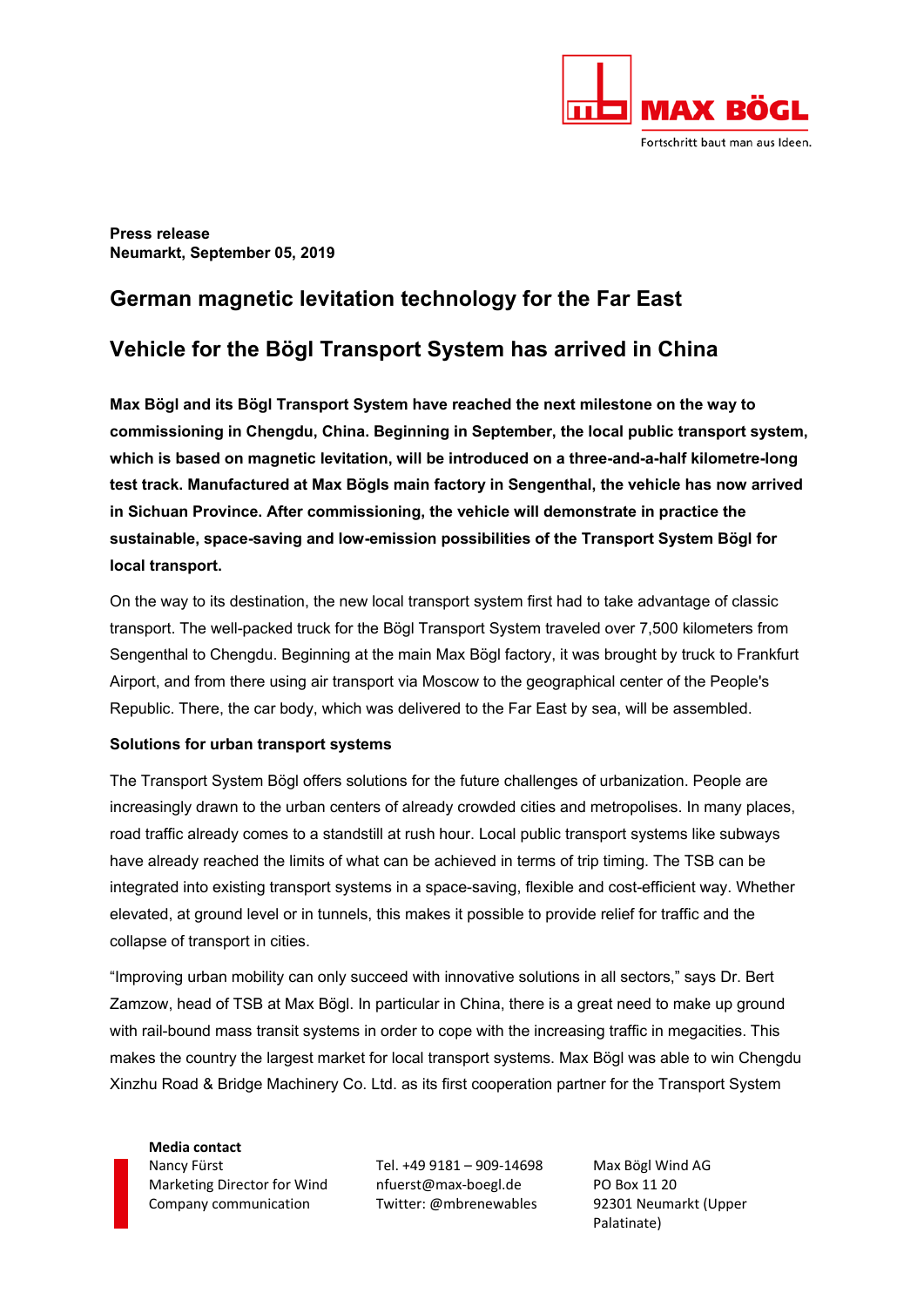

Bögl. "Together with our local partner, we will drive forward the marketing of the TSB and implement the first routes in the near future," explains Stefan Bögl.

## **Technology of the future**

The Transport System Bögl is based on magnetic levitation technology and is propelled by a linear motor. This makes the innovative local transport system extremely quiet, reliable and low-emission. As part of the development process, the vehicle has already completed 125,000 shuttle journeys on the test track in Sengenthal, covering a distance of over 83,000 kilometers.

**Media contact**  Nancy Fürst Tel. +49 9181 – 909‐14698 Max Bögl Wind AG Marketing Director for Wind nfuerst@max-boegl.de PO Box 11 20 Company communication Twitter: @mbrenewables 92301 Neumarkt (Upper

Palatinate)